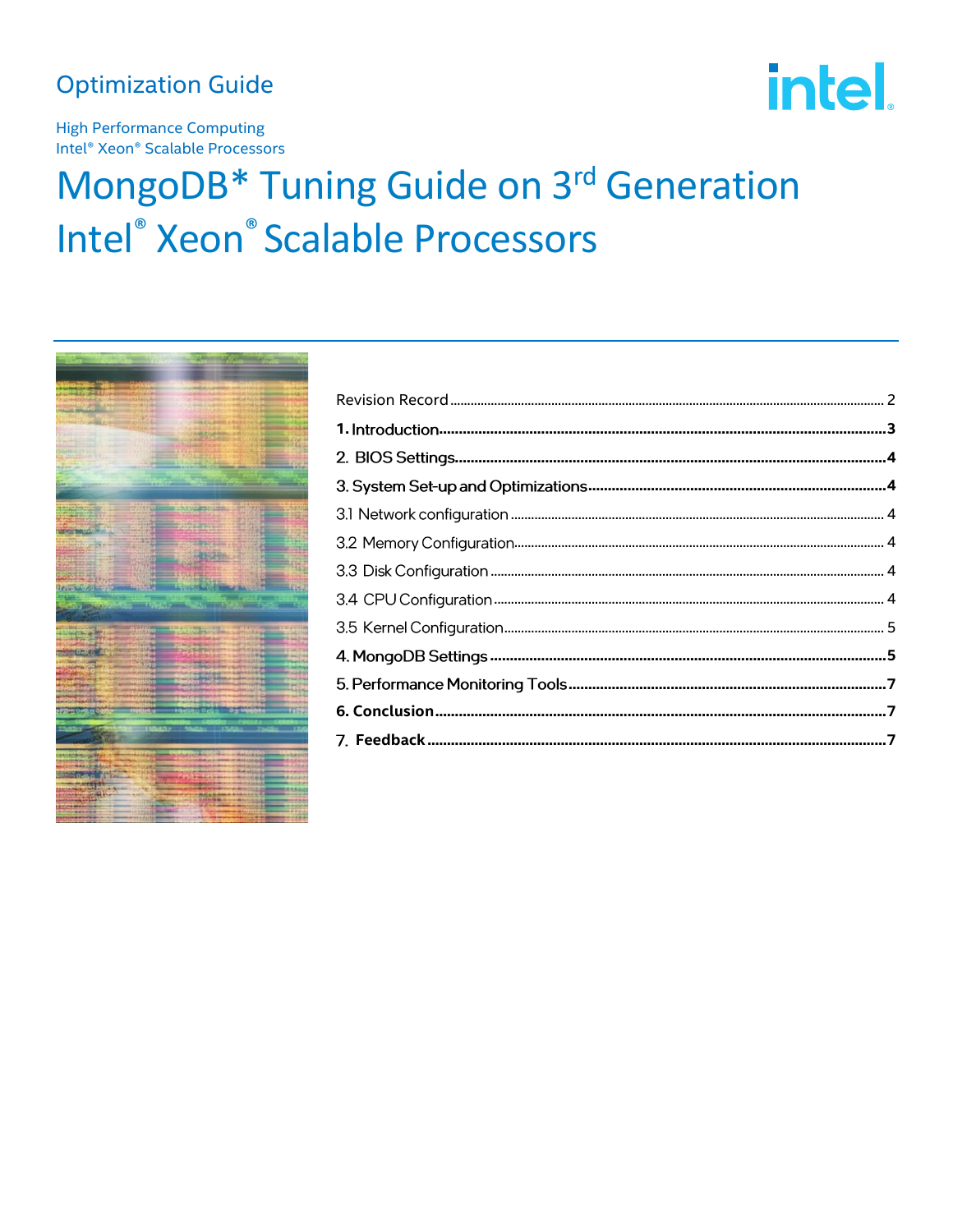## Revision Record

<span id="page-1-0"></span>

| <b>Date</b> | Rev.             | <b>Description</b>                    |
|-------------|------------------|---------------------------------------|
| 05/27/21    | 1.1              | Added conclusion and feedback section |
| 04/06/2021  | 1.0 <sub>1</sub> | Initial public release.               |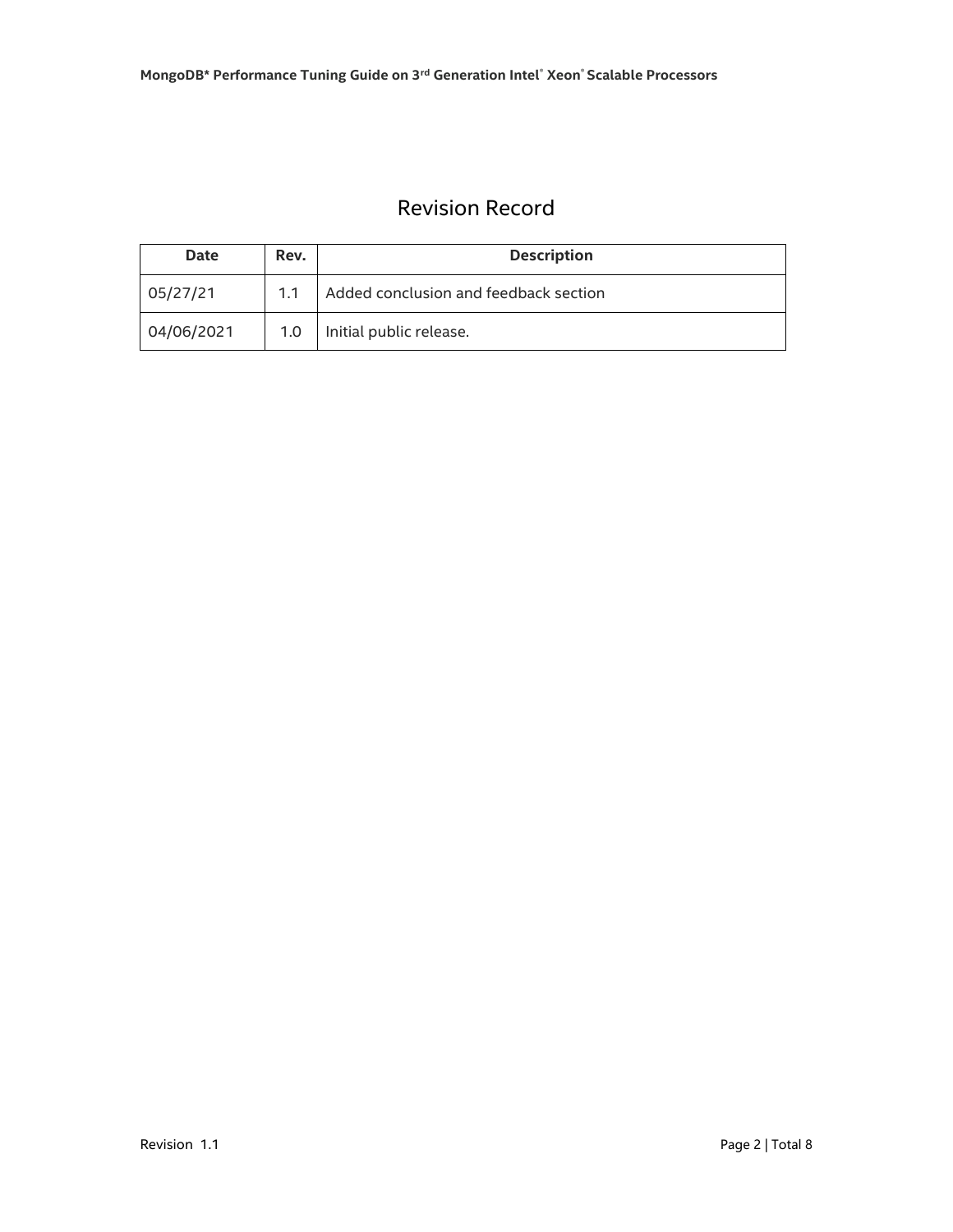#### **MongoDB\* Performance Tuning Guide on 3rd Generation Intel® Xeon® Scalable Processors**

## <span id="page-2-0"></span>**1.** Introduction

This guide is targeted towards users who are already familiar with MongoDB\* and is designed to provide pointers and setting suggestions for BIOS, OS, MongoDB, and system settings that will provide the best performance for most situations. The settings apply to running MongoDB on a 2-socket Intel® Server System with a 3rd Generation Intel® Xeon® Scalable Processors. For this guide we will be using Ubuntu\* 20.04.1 LTS, MongoDB v4.4.1. Acquire and install the target software first. Dependent software binaries or licenses are not distributed with the workloads.

**MongoDB** is a document-based, general purpose, distributed database built for modern application developers including the cloud. MongoDB is a document database storing data in JSON-like documents. MongoDB is developed by MongoDB Inc. and licensed under the Server Side Public License (SSPL). Learn more about MongoDB here: <https://www.mongodb.com/>

**Yahoo! Cloud Serving Benchmark\*** (YCSB) is an open-source specification and program suite for evaluating retrieval and maintenance capabilities of computer programs. The goal of the Yahoo Cloud Serving Benchmark (YCSB) project is to develop a framework and common set of workloads for evaluating the performance of different "key-value" and "cloud" serving stores. Learn more about YCSB here: [https://research.yahoo.com/news/yahoo-cloud-serving](https://research.yahoo.com/news/yahoo-cloud-serving-benchmark/)[benchmark/](https://research.yahoo.com/news/yahoo-cloud-serving-benchmark/)

**3rd Gen Intel**® **Xeon**® **Scalable processors** deliver industry-leading, workload-optimized platforms with built-in AI acceleration, providing a seamless performance foundation to help speed data's transformative impact, from the multicloud to the intelligent edge and back. Here are some of the features in these new processors:

- Enhanced Performance
- Intel® Deep Learning Boost with VNNI
- More Intel<sup>®</sup> Ultra Path Interconnect
- Increased DDR4 Memory Speed & Capacity
- Intel<sup>®</sup> Advanced Vector Extensions
- Intel® Security Essentials and Intel® Security Libraries for Data Center
- Intel® Speed Select Technology
- Support for Intel® Optane™ Persistent Memory 200 series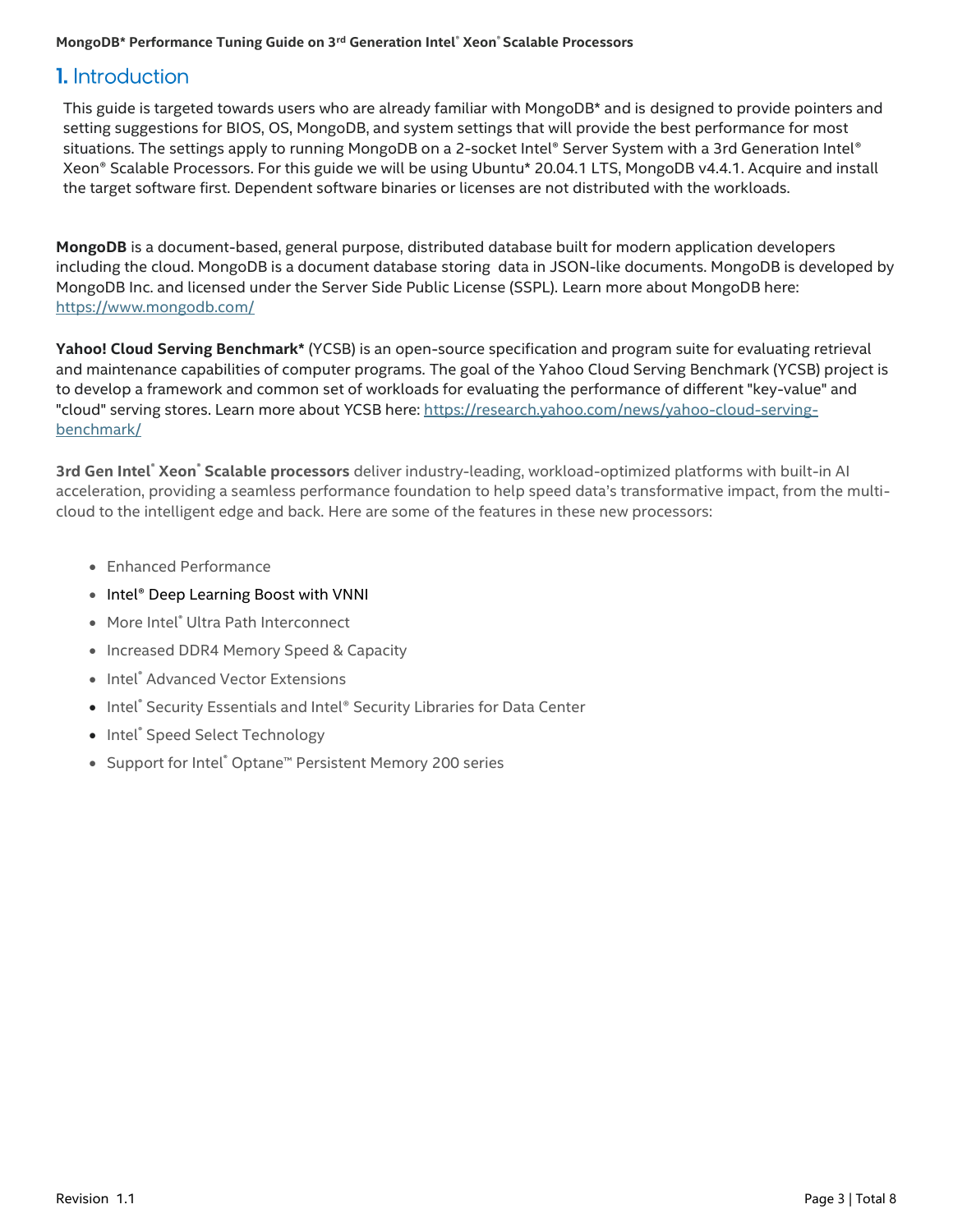## <span id="page-3-0"></span>2. BIOS Settings

BIOS can optimize configuration items and recommended values are as follows:

| Configuration Item                  | Recommended Value |
|-------------------------------------|-------------------|
| Hyper-Threading                     | Enabled           |
| Hardware Prefetcher                 | Enable            |
| L <sub>2</sub> RFO Prefetch Disable | Enable            |
| Adjacent Cache Prefetch             | Enable            |
| <b>DCU Streamer Prefetcher</b>      | Enable            |
| <b>DCU IP Prefetcher</b>            | Enable            |
| <b>LLC</b> Prefetch                 | Enable            |
| Turbo Mode                          | Enable            |
| Freq Throttling Lock (ICX system)   | Disable           |
| Power & Perf Policy                 | Performance       |
| <b>Frequency Driver</b>             | intel_pstate      |

## <span id="page-3-2"></span><span id="page-3-1"></span>3. System Set-up and Optimizations

## 3.1 Network configuration

Fast network is critical for the MongoDB performance. To make sure that network is not the performance bottleneck, recommendation is to use 10Gb/sec or higher network bandwidth between server and client.

## <span id="page-3-3"></span>3.2 Memory Configuration

- Use identical DIMM types throughout the platform:
	- o Same size, speed, and number of ranks
- Maximize the same number of channels populated in each memory controller
- Use a "balanced" platform configuration:
	- o All available memory channels populated equally
	- o Identical DIMMs in all locations (size/speed/rank)

## <span id="page-3-4"></span>3.3 Disk Configuration

MongoDB performance gets limited if the system-under-test (SUT) is using SSD for storing the database. The recommendation is to use the high disk bandwidth (i.e. NVME drives) that help achieve maximum performance. For instance: 4 x NVME drives in RAID 0 configuration of 6 TB (4x1.5TB)

## <span id="page-3-5"></span>3.4 CPU Configuration

This guide was developed using 8380 3<sup>rd</sup> Generation Intel® Xeon® Scalable Processor(s).

- Set the corresponding CPU governor to performance mode sudo cpupower frequency-set --governor performance
- Disable the IRQBalance

sudo service irqbalance stop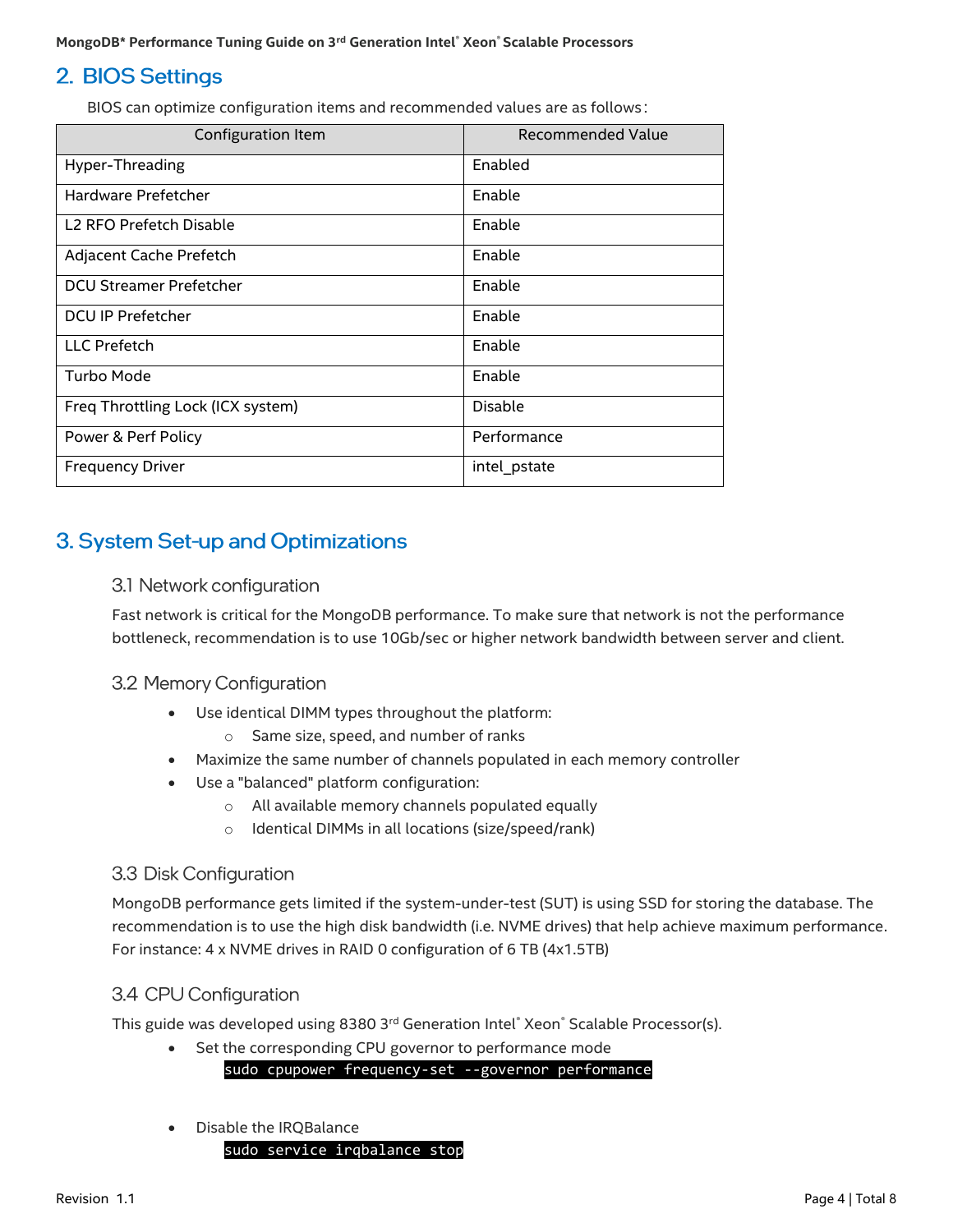• IRQ Affinity

IRQs can be affinitized to one or more specific CPU cores. Therefore, a particular IRQ will be handled only by a specific set of CPU cores. The recommended setting is to affinitize IRQ queues to all cores to improve the workload performance.

## <span id="page-4-0"></span>3.5 Kernel Configuration

- Set the transparent hugepage echo "never" | sudo tee /sys/kernel/mm/transparent\_hugepage/defrag
- Set the transparent zone reclaim mode

echo "0" | sudo tee /proc/sys/vm/zone\_reclaim\_mode

## <span id="page-4-1"></span>4. MongoDB Settings

4.1 Methodology

In doing our testing, we followed the flow shown below:



Follow the below-mentioned steps to get mongodb running:

- Allocate and configure resources on server and client machines as specified by your workload configuration files
- Download and install the prerequisites (libcurl4) and the workload (mongoDB, YCSB)
- Configure the maximum number of mongoDB instances one can run on the target system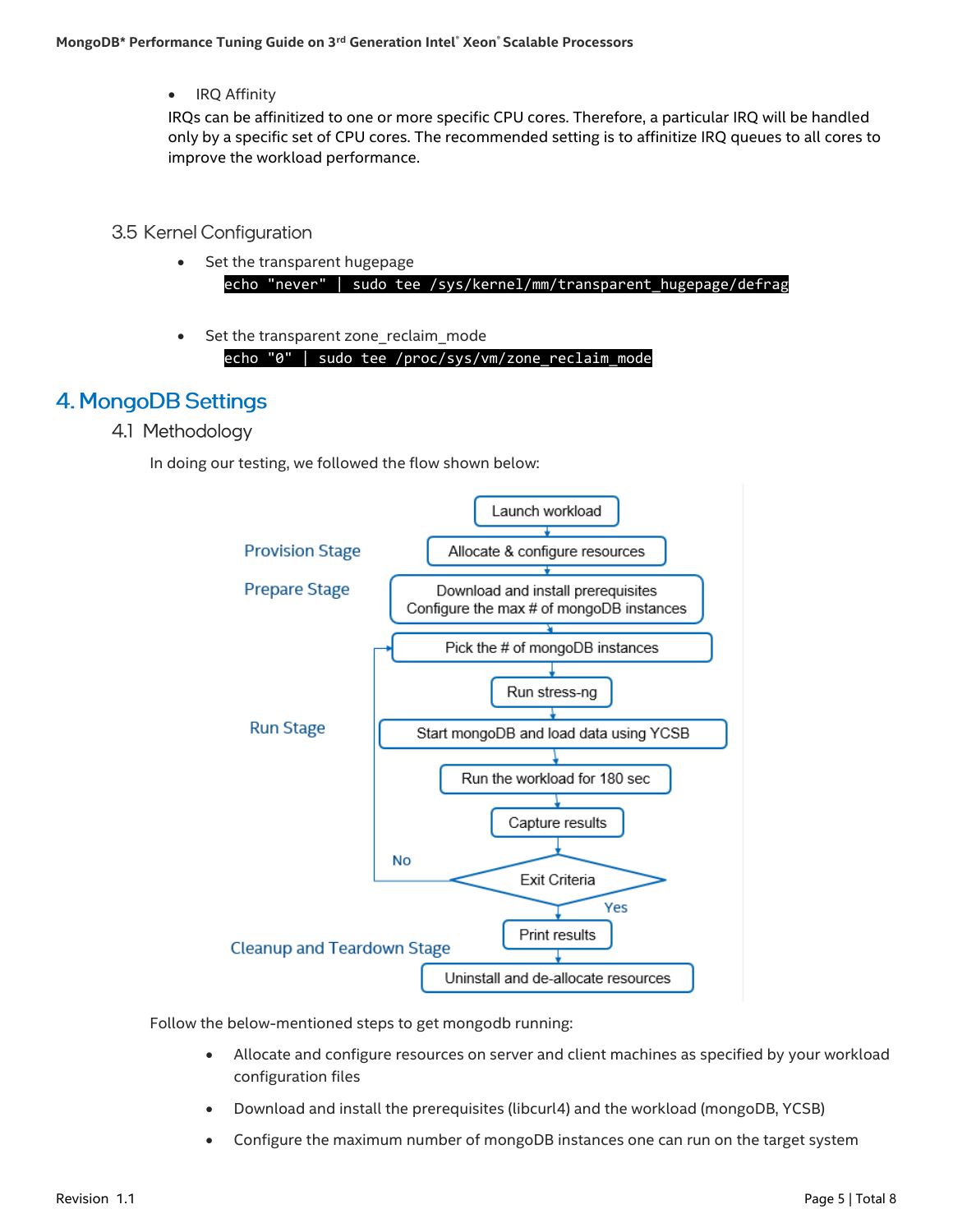#### **MongoDB\* Performance Tuning Guide on 3rd Generation Intel® Xeon® Scalable Processors**

- Engage the storage subsystem by limiting memory available to mongoDB instances and run stress-ng in parallel to occupy the remaining memory
- Start the mongoDB and use YCSB to load the data "90Read10Update"
- Run the workload for 180 sec
- Capture the results and check the exit criteria
- Uninstall and de-allocate the resources on server and client
- Print results, throughput being the primary metric

Below is a diagram of our testing setup:



## 4.2 Application version and URL

MongoDB Enterprise Version 4.4.1 - [https://downloads.mongodb.com/linux/mongodb-linux-x86\\_64](https://downloads.mongodb.com/linux/mongodb-linux-x86_64-enterprise-ubuntu2004-4.4.1.tgz) [enterprise-ubuntu2004-4.4.1.tgz](https://downloads.mongodb.com/linux/mongodb-linux-x86_64-enterprise-ubuntu2004-4.4.1.tgz)

**■** Install with default settings

## 4.2 Strategy for running MongoDB

MongoDB is an open-source scale-out NoSQL database. In the test scenario, this server-client application has been set up to run multiple MongoDB instances on the SUT (server under test) and automatically increasing the load on the target system incrementally until a maximum throughput and maximum throughput under SLA is achieved. The input database size impacts the performance of the workload. Small databases fit in DRAM and users can get better performance. However, for the more realistic scenario, the database size should be larger than the DRAM size. The latter scenario has been used for the test setup where the storage system has been engaged by limiting memory available to the MongoDB instances. The goal is to utilize the system to its full potential to achieve the max throughput and max throughput under SLA (3msec p99 read latency).

## 4.3 Storage Engine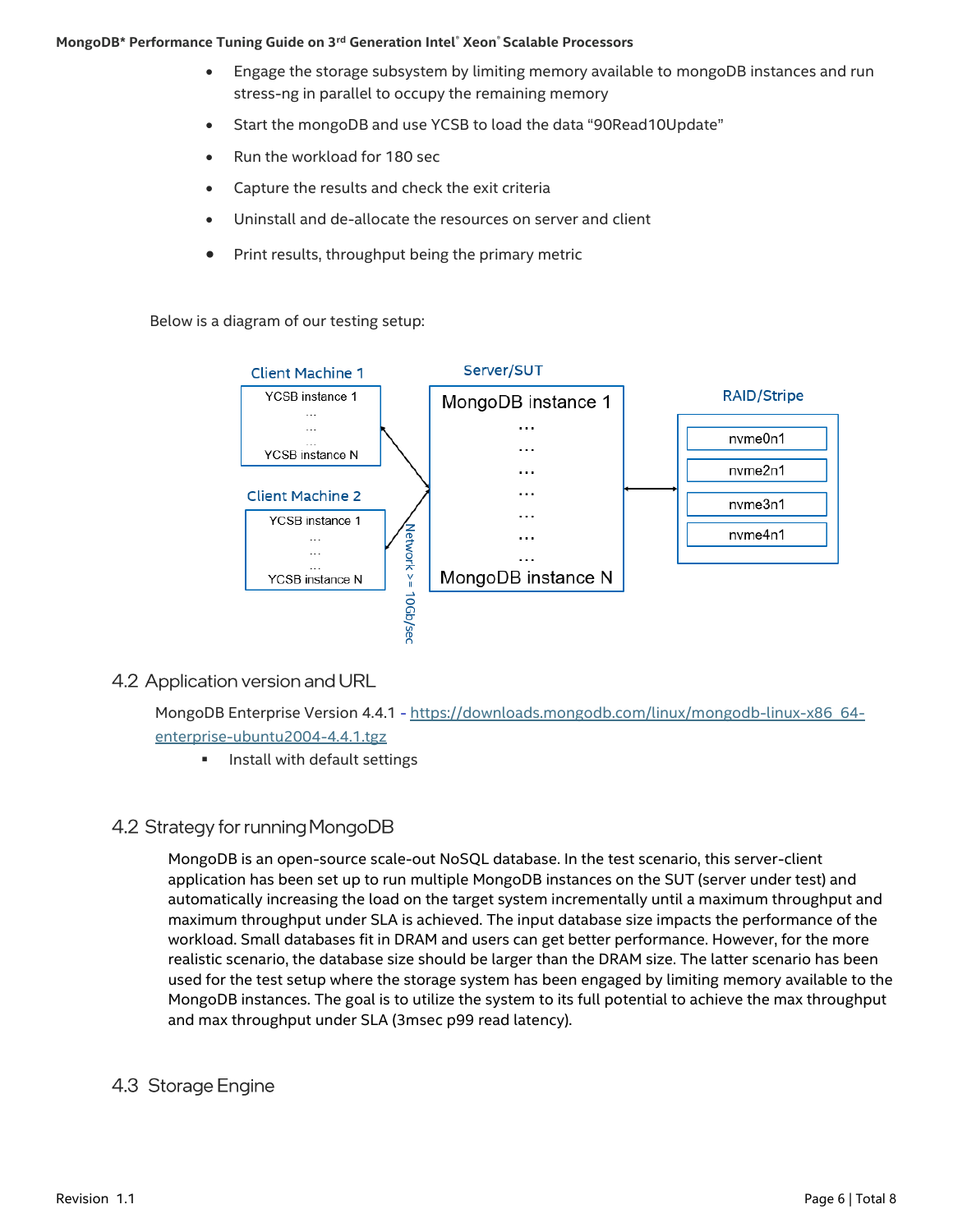#### **MongoDB\* Performance Tuning Guide on 3rd Generation Intel® Xeon® Scalable Processors**

WiredTiger is the default storage engine with MongoDB and what we have tested with. Use default settings. MongoDB recommends cache size of 50% of (RAM -1GB). Default settings have been used for WiredTiger.Clients

Two (2) clients minimum are required. Client CPU can be slower speed than the SUT. On the clients, be sure to install YCSB v0.17 (or higher), Java v8 (or higher), and Maven v3.6.3 (or higher)

Filesystem mount options commands used are as follows:

```
sudo mdadm --create /dev/md0 --level=stripe --raid-devices=4 /dev/nvme1n1 
/dev/nvme2n1 /dev/nvme3n1 /dev/nvme4n1
sudo mke2fs -F -E lazy_itable_init=0,discard -O ^has_journal -t ext4 -b 4096 
/dev/md0
```
## <span id="page-6-0"></span>**5. Performance Monitoring Tools**

Software tools that can be used to analyze the workload performance and to generate and monitor system resource statistics while the workload runs are as follows:

Open Source Tools:

- Sar
- Dstat
- Collectd

## <span id="page-6-1"></span>**6. Conclusion**

We understand every application is unique. We shared many of our experiences with MongoDB, hoping that some of our learnings could be applied to your specific application. MongoDB has been well tested on Intel platforms. With 3rd Generation Intel® Xeon® Scalable processor, Intel takes it even further by optimizing the platform as a whole -- CPU, memory, storage, and networking working together for the best user experience.

## <span id="page-6-2"></span>7. Feedback

We value your feedback. If you have comments (positive or negative) on this guide or are seeking something that is not part of this guide, please reach out to us [here:](https://community.intel.com/t5/Software-Tuning-Performance/bd-p/software-tuning-perf-optimization)

<https://community.intel.com/t5/Software-Tuning-Performance/bd-/software-tuning-perf-optimization>